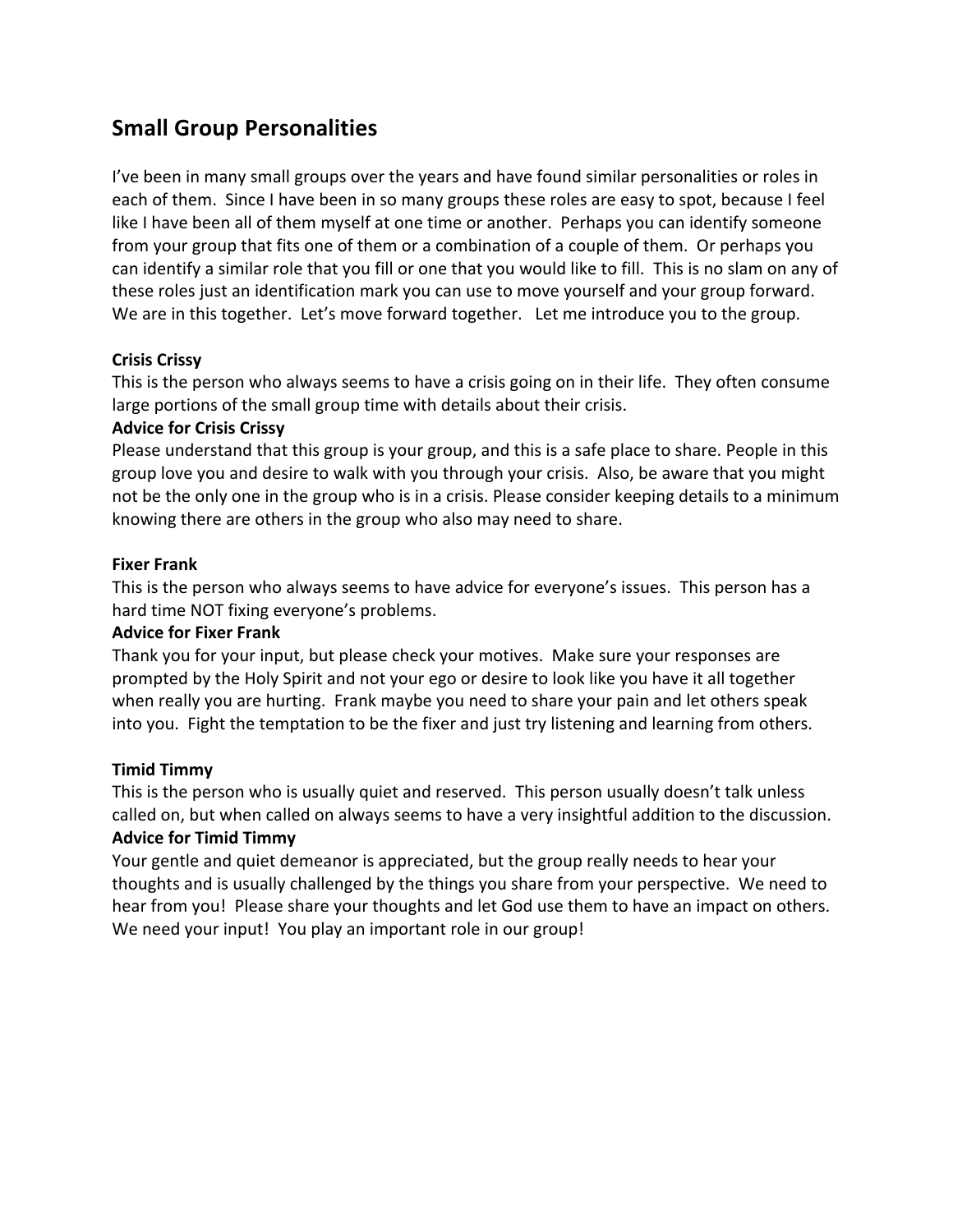#### **Laughing Larry**

This is the person who always seems to lighten the conversation with a joke or a sarcastic remark. You keep the group laughing and fun!

#### **Advice for Laughing Larry**

We love to have you in our group! Your ability to make people laugh is extremely important, but please know that sometimes the group needs to be serious and reflective. Resist the urge to always feel like you have to be the one making us all laugh. We know you sometimes will need to share your struggles and hurt. Please know that you will still be loved by us and needed in this group even when there are tears instead of laughter!

#### **Dogmatic Don**

This is the person who always seems to be against more things than they are for. This person seems to default to the one who finds fault in just about everything  $-$  in the study, in the group members, in the church, in other ministries, etc.

#### **Advice for Dogmatic Don**

Don, there is a time and place to expose untruth. Thank you for times when you do this, but please be careful to not nitpick on authors, pastors, churches, etc. who don't happen to believe and do things exactly the way you do. Someone in your group may have taken significant spiritual steps in their journey due to the very person/thing you are nitpicking. Please consider making this your motto  $-$  In essentials  $-$  unity, and in non-essentials  $-$  liberty. Know that there are really good and godly people who don't believe exactly like you, but that God still uses them in huge ways. Try to be the guy who is known for how much you agree rather than on how much you disagree.

# **Stingy Stacy**

This is the person who has been around the spiritual block several times. Their walk with Jesus is respected and admired. They usually have a lot of Bible knowledge and much wisdom in sharing in the group. They spend a lot of time soaking up God and his Word but little time sharing and mentoring others. They have become so heavenly minded that they are becoming of little earthy good.

# **Advice for Stingy Stacy**

We are so grateful for your commitment to God and his Word. Thank you for your example. Please come alongside a few of those in your group who may need a mentor and someone to help them in their faith. Be generous in giving yourself, your experiences, your giftedness and your knowledge to help someone else grow in their faith. In so doing you will find an even richer relationship with God! We need you Stacy!